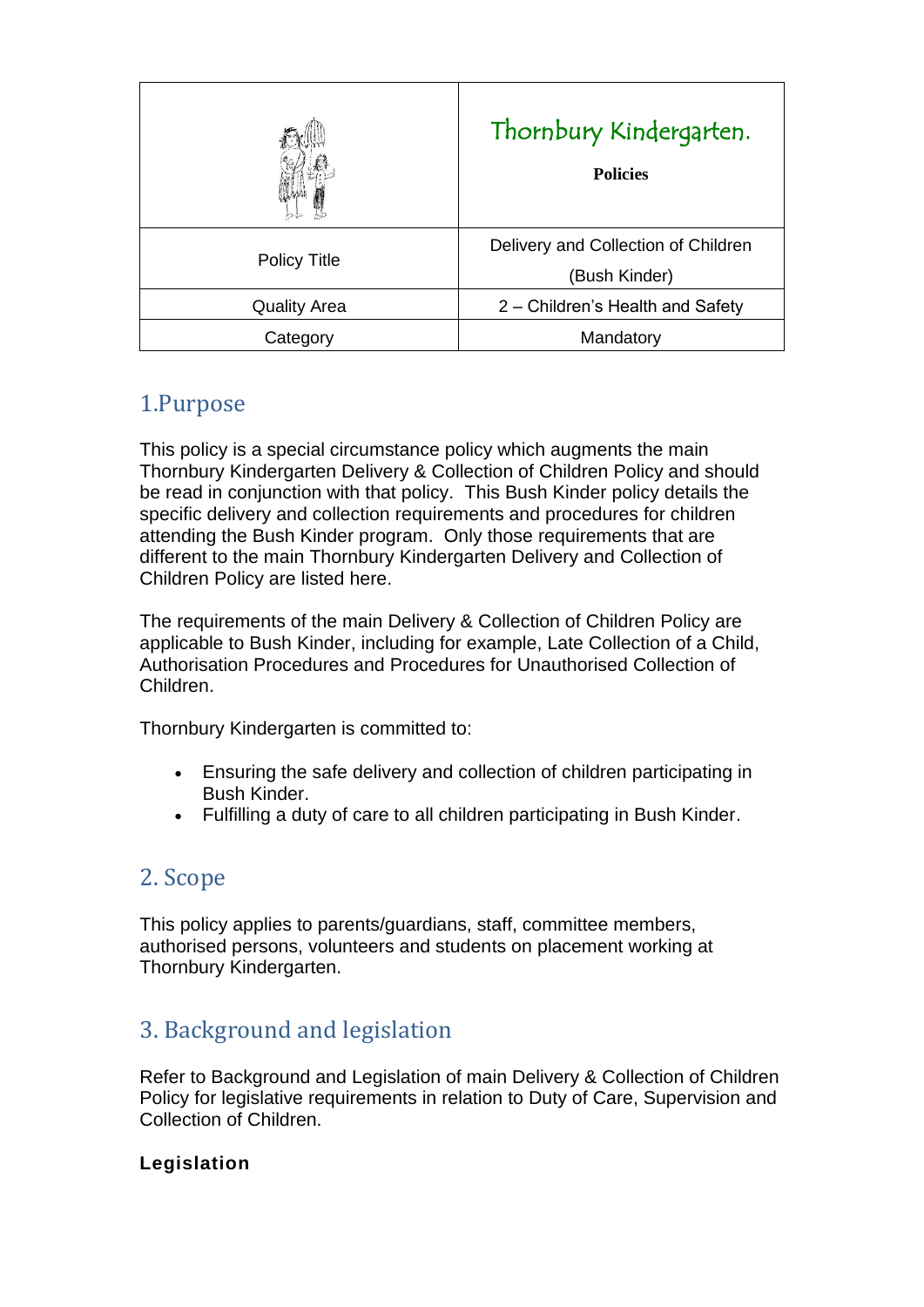Relevant legislation may include but is not limited to:

- Children's Services Act 1996
- Children, Youth and Families Act 2005
- Child Wellbeing and Safety Act 2005
- Family Law Act 1995
- Children's Services Regulations 2009 (CSR).

## 4. Definitions

**Attendance Book:** The book provided by the centre for the person who delivers and collects the child from the centre, or a staff member, to sign and record the time of arrival and departure of each child being cared for or educated by the centre. At Bush Kinder, the attendance book is located with the nominated staff member.

**Bush Kinder Site:** The Bush Kinder site is in Darebin Parklands, just off Yarana Rd, between Separation and Smith Streets. Refer map at Attachment 1. Parking for drop off and collection is on Yarana Rd

**Delivery / Drop-off Point:** The drop off point is at the home base as designated in the orientation session at Darebin Parklands at the area shown on the map at Attachment 1. Bush Kinder signage will be displayed.

**Delivery/Drop-off Procedure:** Refer to Procedures section.

**Parking Area:** Parking is available on Yarana Road between Separation and Smith Streets. (See map at Attachment 1)

**Pick-up /Collection Point:** The collection point is the same as the drop off/delivery point at Darebin Parklands at the area shown on the map at Attachment 1. If the Bush Kinder group has been forced to change locations due to safety reasons (eg extreme weather), parents/guardians will have been notified by broadcast SMS of the new location for collection, refer to evacuation plan policy.

**Pick-up/Collection Procedure:** Refer to Procedures section

**Refusal of entry:** On arrival at Bush Kinder for signing in, a child may be refused entry if clothing is not appropriate for Bush Kinder (Refer to Protective Clothing Policy)

### 5. Sources and related centre policies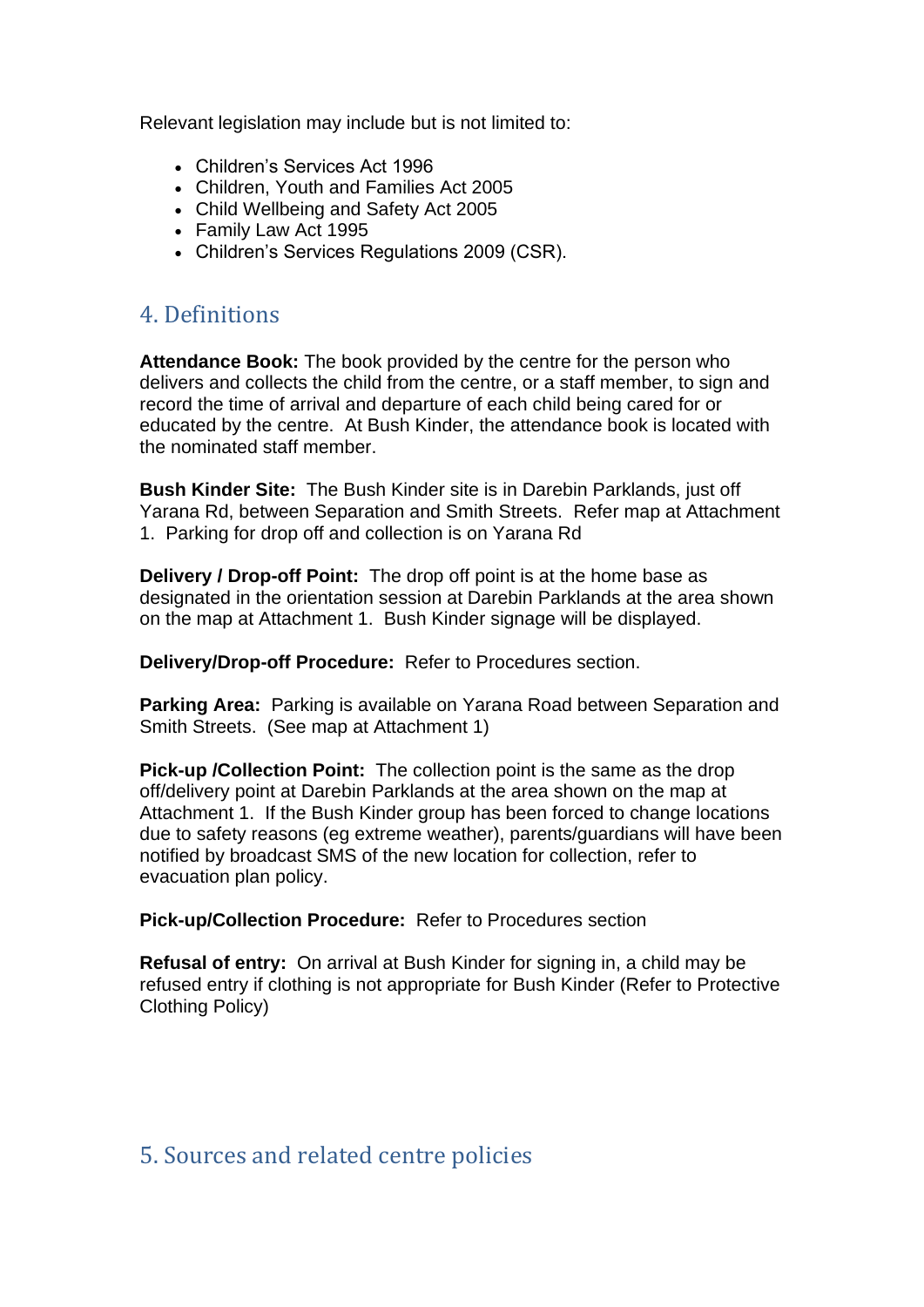#### **Centre policies**

- Delivery & Collection of Children (main kindergarten policy)
- Extreme Weather (Bush Kinder Specific)
- Protective Clothing (Bush Kinder Specific)
- Emergency Evacuation (Bush Kinder Specific)
- Communication
- Hygiene
- Inclusion and equity
- Parental access and involvement
- Supervision of children
- Excursions and events

## 6. Procedures

#### **General**

#### **The Committee is responsible for:**

- Providing parents/guardians with information regarding the procedures for delivery and collection of their children to and from Bush Kinder, and a summary of this policy prior to their child/ren's attendance at Bush Kinder.
- Ensuring that a copy of this policy is available on request and is easily accessible to parents/guardians and staff at all times.
- Providing staff with an attendance book that meets the requirements of the CSR r29.
- Ensuring that all parents/guardians being aware of this policy and are provided access to the policy at orientation sessions, in written Bush Kinder material and on the Bush Kinder website, and made available upon request.
- Ensuring staff and volunteers are appropriately educated on procedures detailed in this policy.

#### **Staff are responsible for:**

- Reading this policy and ensuring that the procedures detailed in this policy are carried out.
- Bringing relevant issues to the attention of the Committee.
- Reminding parents/guardians of the policy content as required.

#### **Parents/guardians are responsible for**:

- Reading and being familiar with the policy
- Bringing relevant issues to the attention of both staff and committee
- Supervising their child/ren who are not enrolled in Bush Kinder, such as siblings of a child attending Bush Kinder.

#### **Delivery**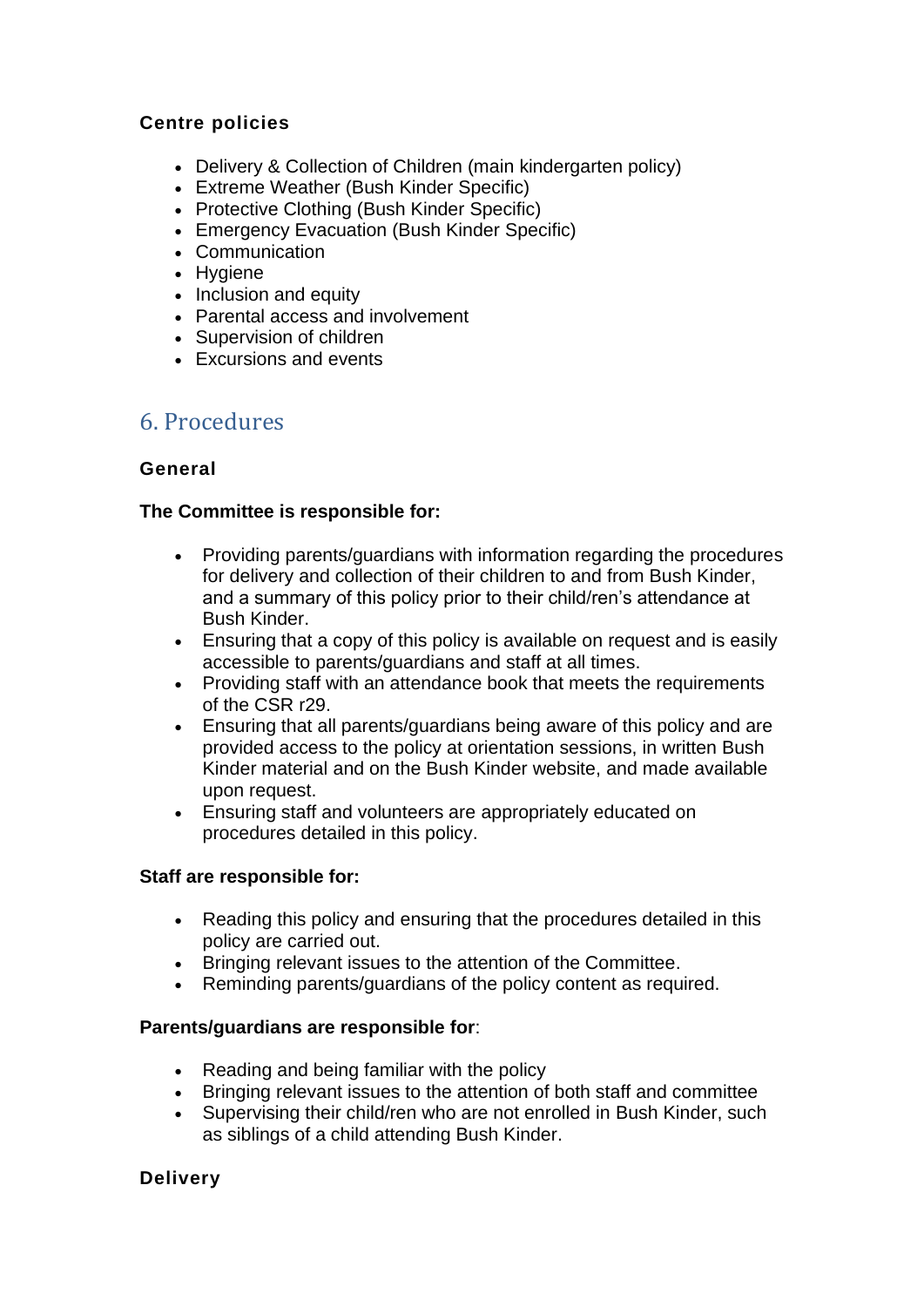#### **Staff are responsible for:**

- Ensuring the attendance book is located with the nominated staff member.
- Checking the clothing of children arriving at Bush Kinder and refuse entry if clothing is not appropriate for Bush Kinder (Refer to Protective Clothing Policy).
- Checking the attendance book after all children have arrived (approximately 20 minutes after the commencement of the session) and if required, completing entries as per the requirements of CSR r29(2). This includes checking that children who are signed in are in attendance.
- Reminding parents/guardians or authorised persons who do not complete the attendance book of the procedures for the delivery and collection of children from Bush Kinder.

#### **Parents/guardians are responsible for adhering to the following delivery procedure:**

- Sign the child in using the attendance book and record the time of arrival.
- Place child's bag/backpack with change of clothes (refer to Protective Clothing Policy) in the allocated area.
- Take child to arrival mat for seating until all children have arrived. Children will assemble here until most children have arrived and the Bush Kinder session formally commences.
- Ensure the staff are aware your child is in attendance.

Note: If on arrival, Bush Kinder is not set up on site, this means that the session has been cancelled (for example, due to extreme forecast weather or staff absence).

#### **Collection**

#### **Staff are responsible for:**

- Ensuring the attendance book is located with the nominated staff member.
- Notifying parents by broadcast SMS if the Bush Kinder group has been forced to change locations due to safety reasons (eg extreme weather) advising them of the new location for collection.
- Checking the attendance book as soon as is practicable after all children have departed and, if required, staff will complete entries as per the requirements of the CSR r29(2).
- Requesting parents/guardians or authorised persons wishing to speak with staff that they will need to wait until all of the children have departed.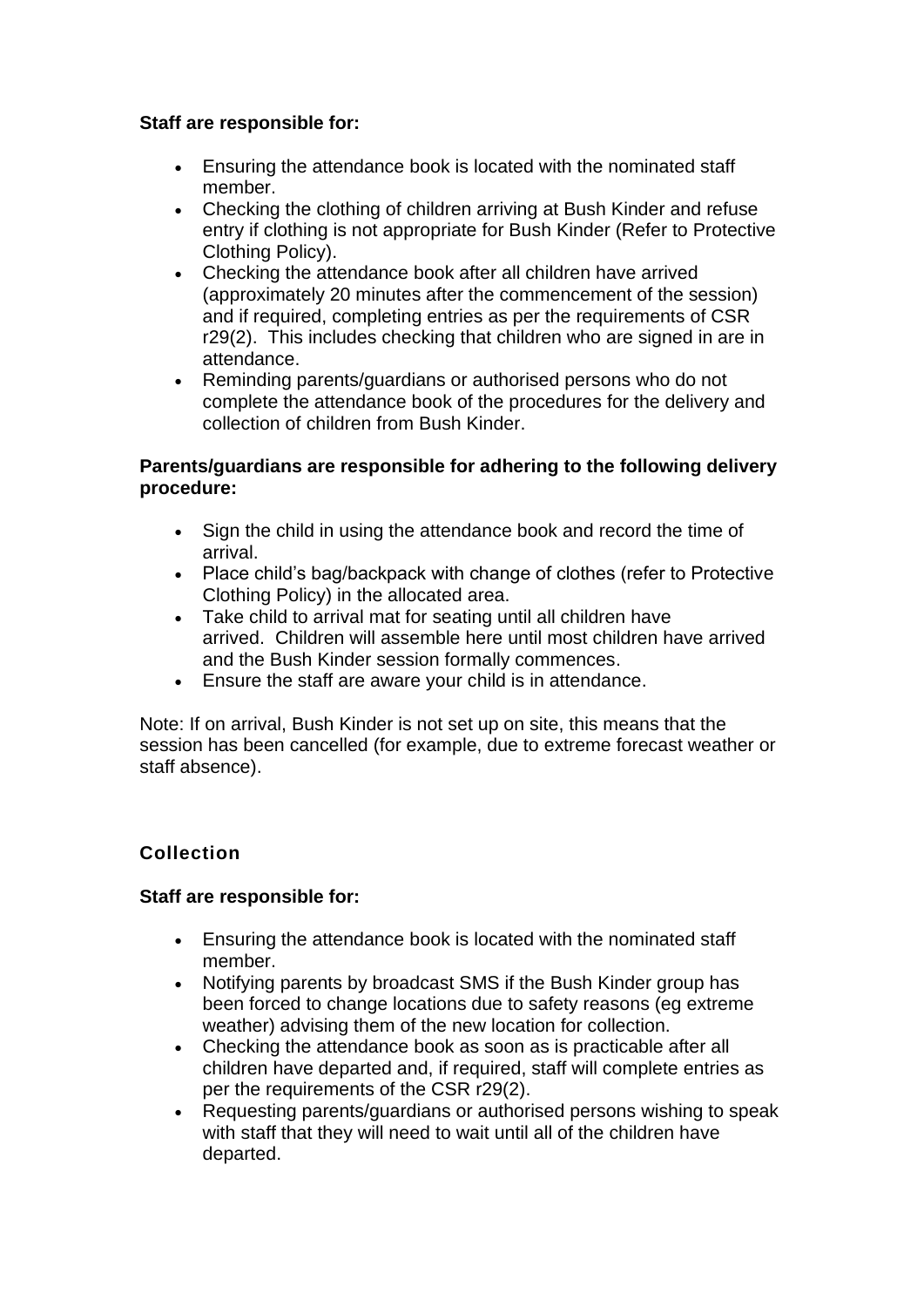• Refer to main Delivery and Collection of Children Policy for full procedures relating to releasing children to authorised persons, in the event of an unauthorised person taking the child, and late collection & fees.

#### **Parents/guardians are responsible for adhering to the following collection procedure:**

- Sign the child out using the attendance book and record the time.
- Ensure the staff are aware you have collected your child.
- Be responsible for the supervision of the child once signed out, while still at the Bush Kinder site.
- Collect the child's belongings (bag, water, hats, Waterproofs (which may be wet/dirty).
- Being mindful of not distracting/speaking with staff until all of the children have departed.
- Refer to main Delivery and Collection of Children Policy for full procedures relating to collection by authorised person, late collection and late collection fees.

# 7. Evaluation

In order to assess whether the policy has achieved the values and purposes the proprietor (committee) will:

- Seek feedback regarding this policy and its implementation with parents/guardians of children participating in the Bush Kinder program. This can be facilitated through discussions and the annual centre survey.
- Ask staff to share their experiences and observations in relation to the effectiveness of this policy.
- Regularly review the policy and centre practices to ensure they are compliant with any new legislation, research or best practice procedures.

## 8. Attachments

Attachment 1: Bush Kinder Map

# 9. Authorisation

This policy was approved by the committee of management of Thornbury Kindergarten at a committee meeting December 2017.

Review date: December 2019